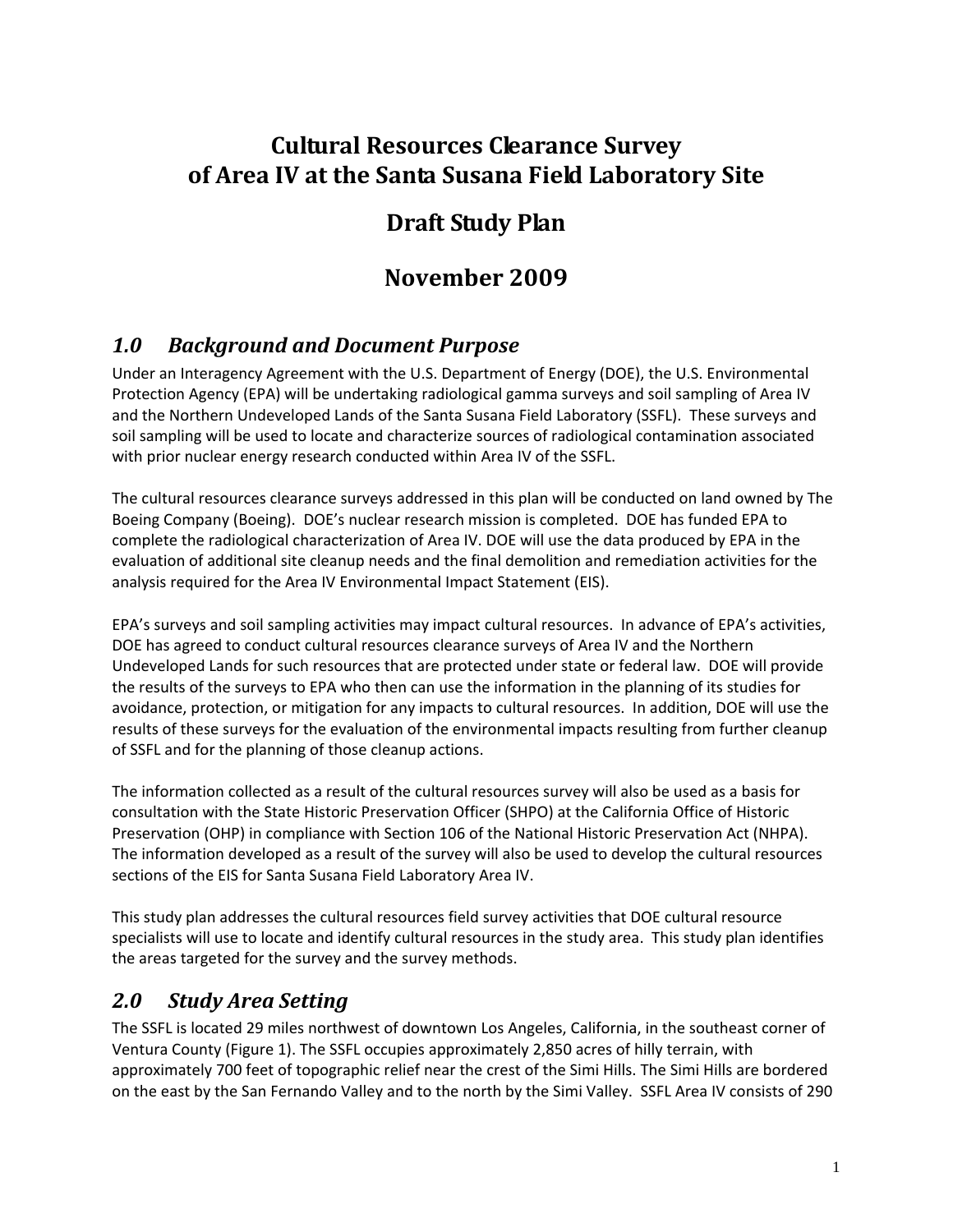acres located in the northwestern portion of the SSFL property where final demolition and remediation activities will occur (Figure 2). The adjacent Northern Undeveloped Lands abut the northern boundary of SSFL Area IV and are approximately 182 acres in extent. Although there was no use of the Northern Undeveloped Lands for nuclear research, steep‐sided drainages leading northward from Area IV cross a portion of these lands.

**Physical Setting:** The SSFL in general is characterized by steep outcrops of the Chatsworth formation, a thick sequence of steeply dipping sandstone beds interbedded with siltstone that are conspicuous features of the site. Between the resistant outcrops are more or less level areas that overlie more erodible portions of the sandstone. Much of the development in Area IV took place on "Burro Flats", the largest of these areas of relatively flat topography.

Because of the SSFL's location at and near the summit of a low mountain range in a semi‐arid environment, water is scarce and localized to intermittent drainages and small man‐made impoundments.

The Northern Undeveloped Lands adjacent to and north of Area IV are characterized by steep, nearly barren sandstone outcrops that parallel the northern border of Area IV to the west, giving way to relatively dense chaparral on less rocky slopes toward the northeastern boundary of Area IV.

Several intermittent drainages lead north from Area IV into the Northern Undeveloped Lands and southeast into Areas II and III. Engineered stormwater collection and treatment systems, developed to address National Pollutant Discharge Elimination System discharge requirements, control stormwater flows northward from Area IV. These systems are primarily used during the winter rainy season (November through April) as there is no permanent water flow or natural water bodies within the study area.

**Cultural Resources:** Cultural resources in Area IV of the SSFL have been described in two studies completed for DOE and Boeing. An archaeological survey was completed in 2001 in Area IV (W&S Consultants 2001). Four archaeological sites were recorded. Preliminary evaluation of the sites eligibility for listing in the National Register of Historic Places (NRHP) was that the four sites were not eligible. The work completed during the study is summarized, in part:

A Class III Inventory/Phase I archaeological survey was conducted for Area 4 [sic] of the Santa Susan Field Laboratory (SSFL), eastern Ventura County, California. The study area is a 290 acres parcel that has been used for aerospace and nuclear research and testing since 1947. The investigation involved an archival records search, a review of existing published and unpublished references on local prehistory and history, and an on-foot, intensive survey of the subject property. No sites had been recorded within the study area, but the study area had never been systematically surveyed by archaeologists. On-foot survey resulted in the identification of four archaeological sites. Site SSFL‐1 is a small rockshelter containing a single pink painting of a burro, of unknown cultural origin and age. SSFL‐2 is a small rockshelter that contained two pieces of lithic debitage and a fire‐blackened ceiling. SSFL‐3 is a single bedrock mortar. SSFL‐4 is a small rockshelter that once contained a midden deposit; an estimated 75% of this deposit has been destroyed by artifact looting and thus the site now lacks integrity [W&S Consultants 2001: Management Summary]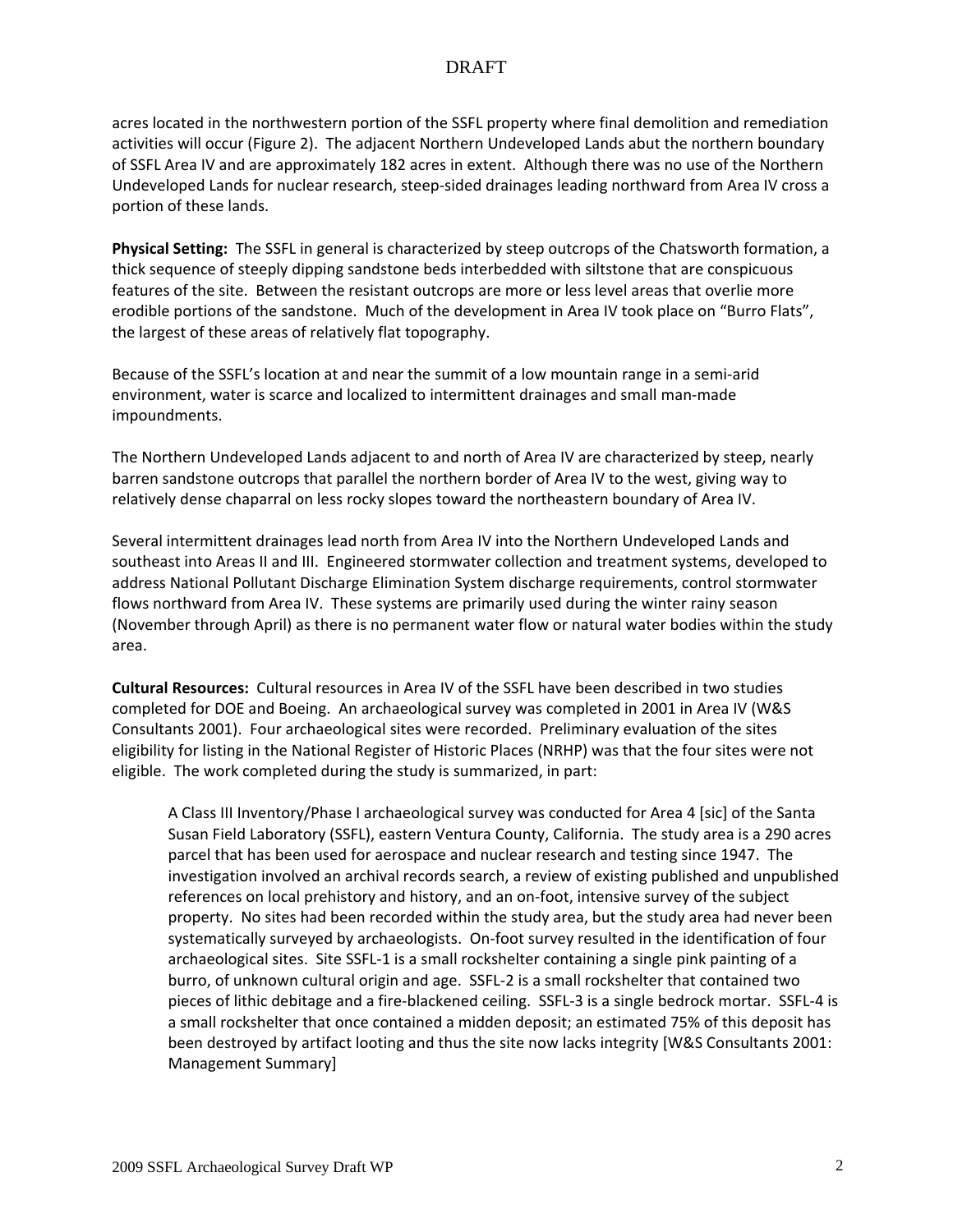Architectural resources were documented in a 2009 study (Post/Hazeltine Associates 2009). This study evaluated the NRHP eligibility of SSFL Area IV structural resources on an individual basis, as members of building groups, and as potential members of a historic district. In many cases, all buildings within groups have been demolished. Of 32 groups of buildings, 12 have at least one building still standing. Over 270 structures once stood in Area IV, but fewer than 30 remain, including several office buildings that were moved off‐site. The report authors concluded:

Area IV of the Santa Susana Field Laboratory is not eligible for listing in the National Register of Historic Places or the California Register of Historical Resources as a historic district, primarily because it lacks sufficient integrity to convey its historic appearance or association with the history of nuclear power research and development in the United States and the post World War II transformation of California. None of the buildings, structures or features within Area IV is individually eligible for listing in the National Register of Historic Places or the California Register of Historical Resources [Post/Hazeltine Associates 2009].

The archaeological fieldwork and site evaluations were completed in 2001; the architectural documentation and evaluations were completed in 2009. In both instances, the fieldwork was thorough and completed to modern cultural resources standards by qualified cultural resources professionals. However, it is important to note that to date (July 2009), the SHPO has not completed review of the work nor concurred with the eligibility evaluations. The DOE has initiated consultation with the SHPO, seeking concurrence regarding the evaluation of all cultural resources recorded in Area IV as not eligible for the NRHP.

The Northern Undeveloped Lands have not been surveyed for cultural resources, but are considered to be sensitive for their presence because of the numerous rock overhangs and exposures among the sandstone. Sites that could be located here would probably be associated with Native American occupation, as there is little or no terrain that would have been suitable for the type of use made by post-contact, Euroamerican occupants. Site types could include rock shelters, rock art, and resource procurement and possibly campsites, although the latter type is less likely.

### *3.0 Consultation*

DOE has communicated with the OHP regarding this project through a letter dated April 20, 2009 requesting consultation. The SHPO indicated concern about the possible presence of NRHP‐eligible architectural resources at Area IV, but had not yet seen the report documenting those resources (Post/Hazeltine Associates 2009). The report and resource forms will be submitted to SHPO by DOE. DOE has continued to coordinate with the OHP. DOE has also submitted a letter dated April 20, 2009 to the Native American Heritage Commission (NAHC) requesting a list of tribes with which they should consult. The NAHC has provided DOE with a list of potentially interested tribes.

## *4.0 Project Objectives*

The objective of the proposed cultural resources survey is to locate and determine the NRHP eligibility of cultural resources within Area IV and the Northern Undeveloped Lands. The potential effect of the EPA's radiological survey and sampling on those cultural resources will also be assessed, in compliance with Section 106 of the NHPA. This includes communicating with the SHPO regarding previously completed inventories of Area IV, seeking the SHPO's concurrence on determinations of eligibility for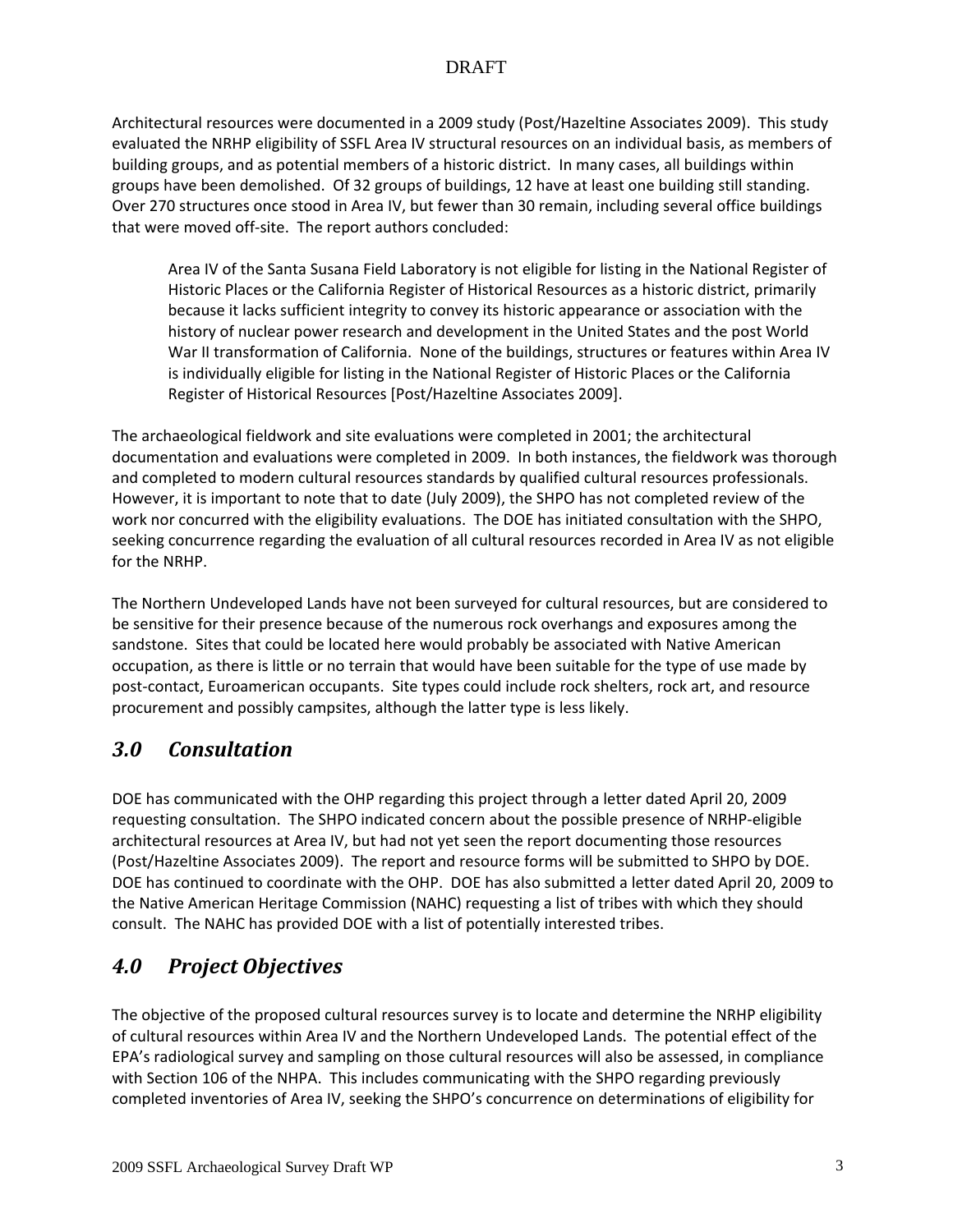previously located resources, and inventory of the remaining area. As part of this process, the survey will identify cultural resources that will require protection during EPA's activities.

The cultural resources survey and associated tasks will also provide baseline data for the EIS that will in turn be used to determine the effect on cultural resources, if any, of DOE's proposal to clean up contamination and possibly remove facilities prior to making the land available for other uses.

### *5.0 Survey Scope*

To accomplish the cultural resources characterization necessary to support DOE and USEPA, a number of interdependent tasks are required.

### **Task 1: Records Search and Project Coordination**

In this task, researchers will update the records search conducted for the 2001 survey of Area IV and expand the area subjected to a records search to include the Northern Undeveloped Lands. Task 1 includes coordination among SSFL parties to plan fieldwork, keep everyone informed of activities, and respond to information requests. The California Historical Resources Information System (CHRIS) is the repository for information concerning known cultural resources and cultural resources projects throughout Ventura County as well as the rest of California. Although a records search was completed during the 2001 investigations (W&S Consultants 2001), there may have been additional work performed in the intervening years. CHRIS will provide that information to investigators for completion of the records search. As part of implementing this task and to prepare to discuss the project with the SHPO, cultural resources specialists will:

- Coordinate with the South Central Coastal Information Center of the CHRIS at California State University, Fullerton, to conduct a record search of the project area and surrounding lands within a one‐mile radius (as recommended by the OHP) and develop a referral list and recommendations for the next step in the compliance process.
- Review records and reports on the previous Area IV archaeological survey in detail, particularly the four known archaeological locations and their NRHP eligibility determinations.
- Develop recommendations concerning the previous survey report's conclusions and propose a plan for proceeding based on those recommendations, if the SHPO requires additional documentation to determine NRHP eligibility.
- Prepare materials for discussing limitations and future actions with the SHPO.

### **Task 2: Pedestrian Survey of the Sampling Area.**

The purpose of this archaeological survey is to identify and record evidence of human use and occupation of the SSFL project area prior to development of the SSFL. Area IV has been previously surveyed to modern, professional standards and it is unlikely that it will be necessary to repeat the survey of this portion of the project area. The Northern Undeveloped Lands include areas with slopes of 45 to 90 degrees, as well as numerous sandstone outcrops that must be examined for the presence of cultural resources such as rock shelters and rock art.

Survey of the Northern Undeveloped Lands will consist of transects no more than 15 meters apart if the terrain allows for this. Where the terrain is steep or otherwise requires deviation from standard transects, as may be true for much of the Northern Undeveloped Lands, then surveyors will follow a sinuous tract along slopes, drainages, and other features within the project area. Archaeological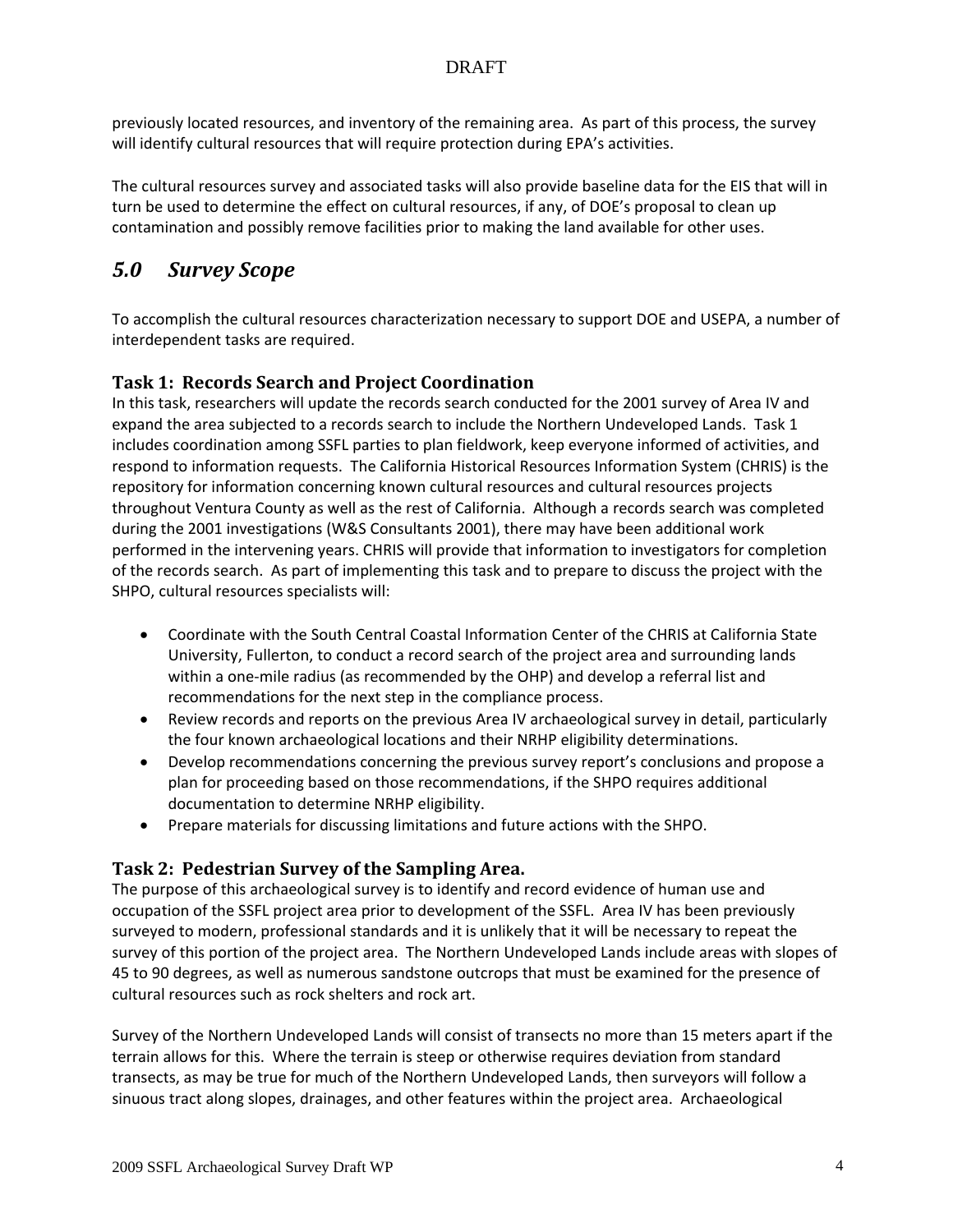surveyors will deviate from the planned 15‐meter transects to examine rock outcrops or other features that could exhibit rock art or other evidence of human occupation. Where ground visibility is poor due to leaf litter or duff, surveyors will periodically scrape the surface. These surface scrapes will be placed so as to not disturb threatened or endangered plants or their habitats. Site recording will include standard measures such as field forms, sketch map, photographs, and verbal description.

Other aspects of the proposed pedestrian survey of the Northern Undeveloped Lands include:

- Pre-survey planning including an Activity Hazards Assessment and coordination for access.
- There will be no artifact collection.
- Locations of transects, surface scrapes, and any cultural materials encountered will be recorded on 7.5 minute USGS maps using a GPS unit.
- Notes, observations, and documentation of methods and results will be recorded on site field forms, site sketch maps, and in a notebook. A photographic record of all observed features will be made.
- Surveyors will wear snake chaps and use common sense during the course of the survey. If an area is too steep or too densely vegetated to survey safely, the area will be noted on a map, and not surveyed.

This task will be conducted by an archaeologist meeting the Secretary of the Interior's Standards (see Section 6), and a qualified survey crew. Because the land is owned by Boeing, the survey team will also follow all health and safety protocols established by Boeing for field work on its property.

### **Task 3. Survey Report.**

The Survey Report, required by the OHP to document the location of fieldwork and results, would take the form of a short report that summarizes methods and results and provides preliminary NRHP eligibility assessment for any site recorded. DOE will be able to share this report with EPA prior to the start of EPA field investigations.

#### **Task 4a: SHPO Consultation Regarding Section 106 Process**

This task will be ongoing throughout the EIS process but is also essential to the cultural resources survey and compliance with Section 106 of NHPA. As noted above, a consultation letter has been sent to the SHPO. Architectural resources at Area IV have been documented and evaluated for NRHP eligibility by DOE; the report and resource forms will be submitted to the SHPO by DOE, as well as the results of the archaeological survey for the Northern Undeveloped Lands.

- DOE (or the lead cultural resource specialist at DOE's request) will continue to coordinate with the SHPO. Topics could include:
	- o A description of the EPA's radiological survey.
	- o Determine/verify the record search radius and discuss the results of the record search and survey with the SHPO, when available.
	- o Determine the need for monitoring of the geological sampling activities.
	- o SHPO's concurrence regarding the eligibility of known resources, including those already documented (both archaeological sites and structures).
	- o Discuss whether or not it will be necessary to do any further work on the known sites in Area IV to determine eligibility.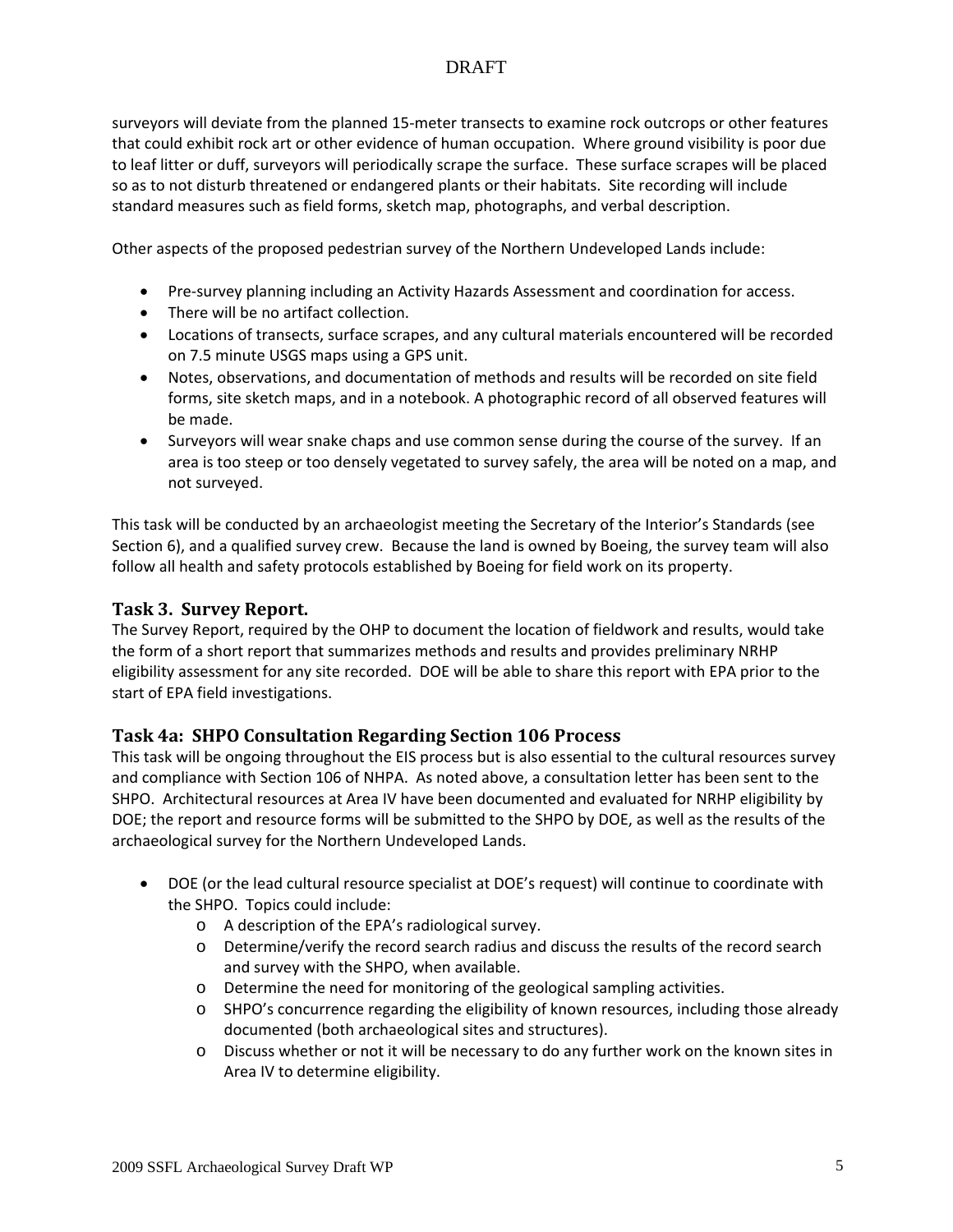#### **Task 4b: Native American Tribal Consultation**

DOE has submitted a letter, dated April 20, 2009, to the Native American Heritage Commission (NAHC) requesting a list of tribes with which to consult. NASA, which has jurisdiction on lands adjacent to Area IV and the Northern Undeveloped Lands, has also begun this process, and DOE coordinated efforts with NASA.

It is the responsibility of the federal proponent of the undertaking to conduct any formal Tribal consultation. For the radiological gamma walkover/drive over survey, tribal consultation will be EPA's responsibility; DOE will be responsible for actions covered by the EIS. It is also possible that cultural resources specialists will support the lead agency in these tasks.

As part of the tribal consultation process, the following activities will need to be completed:

- Discuss with NASA their Native American consultation experience to date.
- DOE and cultural resources specialists at DOE's request contacted the NAHC to follow up on progress in providing the list of potentially interested tribes
- NAHC provided information on Sacred Lands and Native American Contacts, and a list of potentially interested tribes. The people and groups on this list were contacted and provided with follow-up project information.
- Both federally recognized and other Native American groups might have interests in the area.
- List members and others were invited to participate in a cultural resources stakeholders meeting and tour of Area IV, to occur on December 3, 2009.

### **Task 5: EIS Affected Environment**

Upon completion of the cultural resources survey described in this plan, the results will be used to prepare the cultural resources affected environment for the EIS for Santa Susana Field Laboratory Area IV and adjacent Northern Undeveloped Lands. The EIS cultural resource section will be based on information previously collected by DOE (W&S Consulting 2001; Post/Hazeltine Associates 2009) and new results obtained and compiled during this survey effort.

### *6.0 Professional Qualifications of the Survey Crew*

**Secretary of the Interior's Standards and Guidelines:** The National Park Service has developed standards that "define minimum education and experience required to perform identification, evaluation, registration, and treatment activities." These "Secretary of the Interior's Standards for Archeology and Historic Preservation" include standards for archaeology:

The minimum professional qualifications in archeology are a graduate degree in archeology, anthropology, or closely related field plus:

- 1. At least one year of full‐time professional experience or equivalent specialized training in archeological research, administration or management;
- 2. At least four months of supervised field and analytic experience in general North American archeology; and
- 3. Demonstrated ability to carry research to completion.